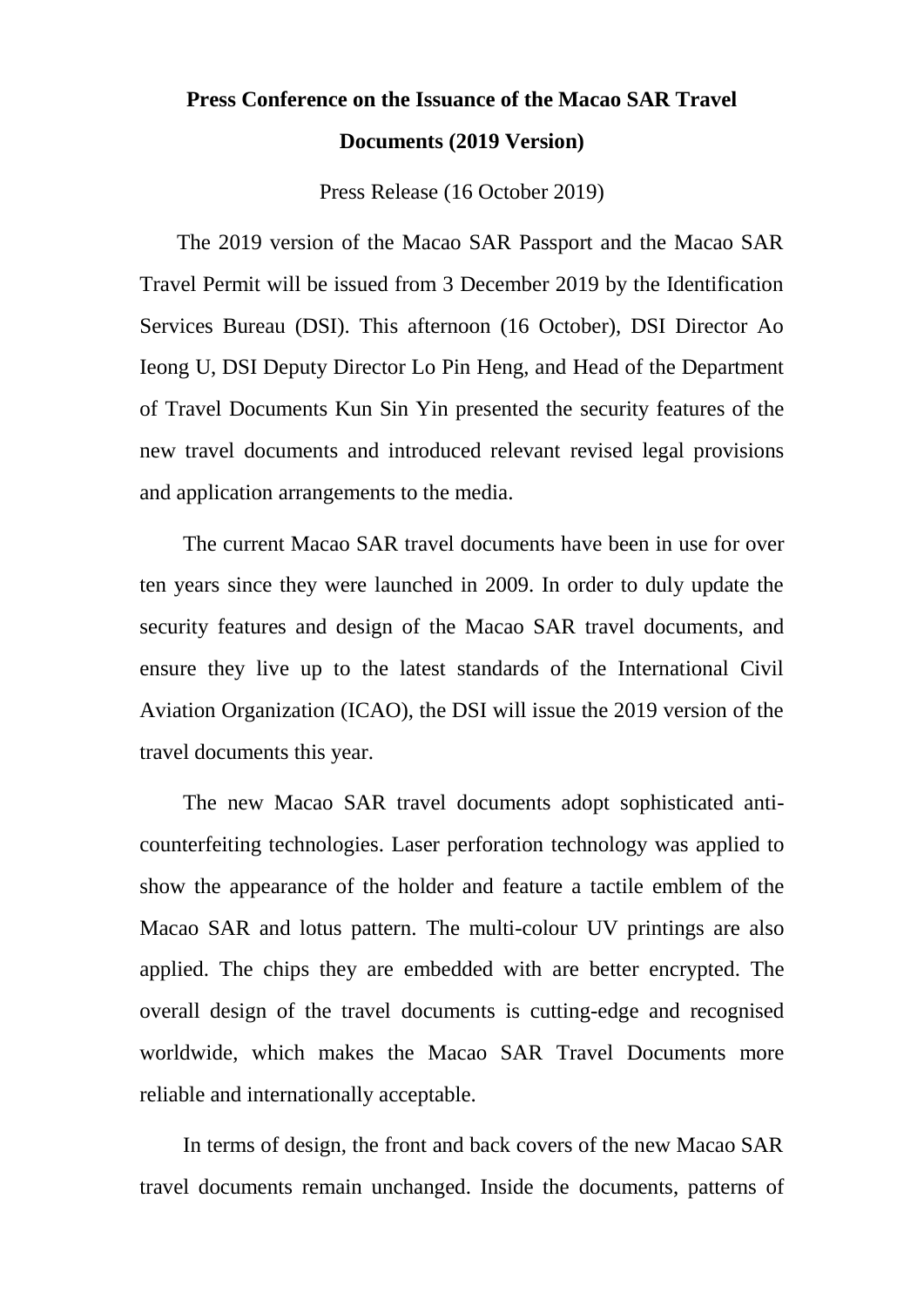Macao's three landmark attractions, the Guia Lighthouse, the Ruins of St. Paul's, and the A-Ma Temple, are matched by the images of three bridges. At the bottom of each page, there are connected patterns of the Great Wall and lotus flowers. A striking full-colour night view of Macao against a background of a starlit sky and fireworks is also visible under ultraviolet rays.

In order to simplify residents' applications, from 3 December, applicants can choose to use photos taken on site. In addition to counter services and round-the-clock self-services, the DSI will also launch online services later this year for eligible residents to apply for the travel documents at home. Next year, relevant self-services will also be available to minors.

The issuance of the new Macao SAR travel documents will not influence the use of the current ones, which will remain valid for use until their expiration date. For the purpose of balancing the cost of materials, those applying on or after 3 December will be charged at MOP 430 for Macao SAR Passport (2019 version) and MOP 360 for Macao SAR Travel Permit (2019 version). Renewal application of the travel documents can be lodged within nine months prior to the expiration date.

Applications on an expedited basis will not be accepted from 2 to 3 December 2019 due to computer system updating for the issuance of the new Macao SAR travel documents. Also, self-service will be suspended from 11:00pm to 1:00am of the next day during 2 and 3 December. For relevant information or enquiries, please check official website [\(www.dsi.gov.mo\)](http://www.dsi.gov.mo/) or the official DSI WeChat account, or call DSI at 28370777 or 28370888.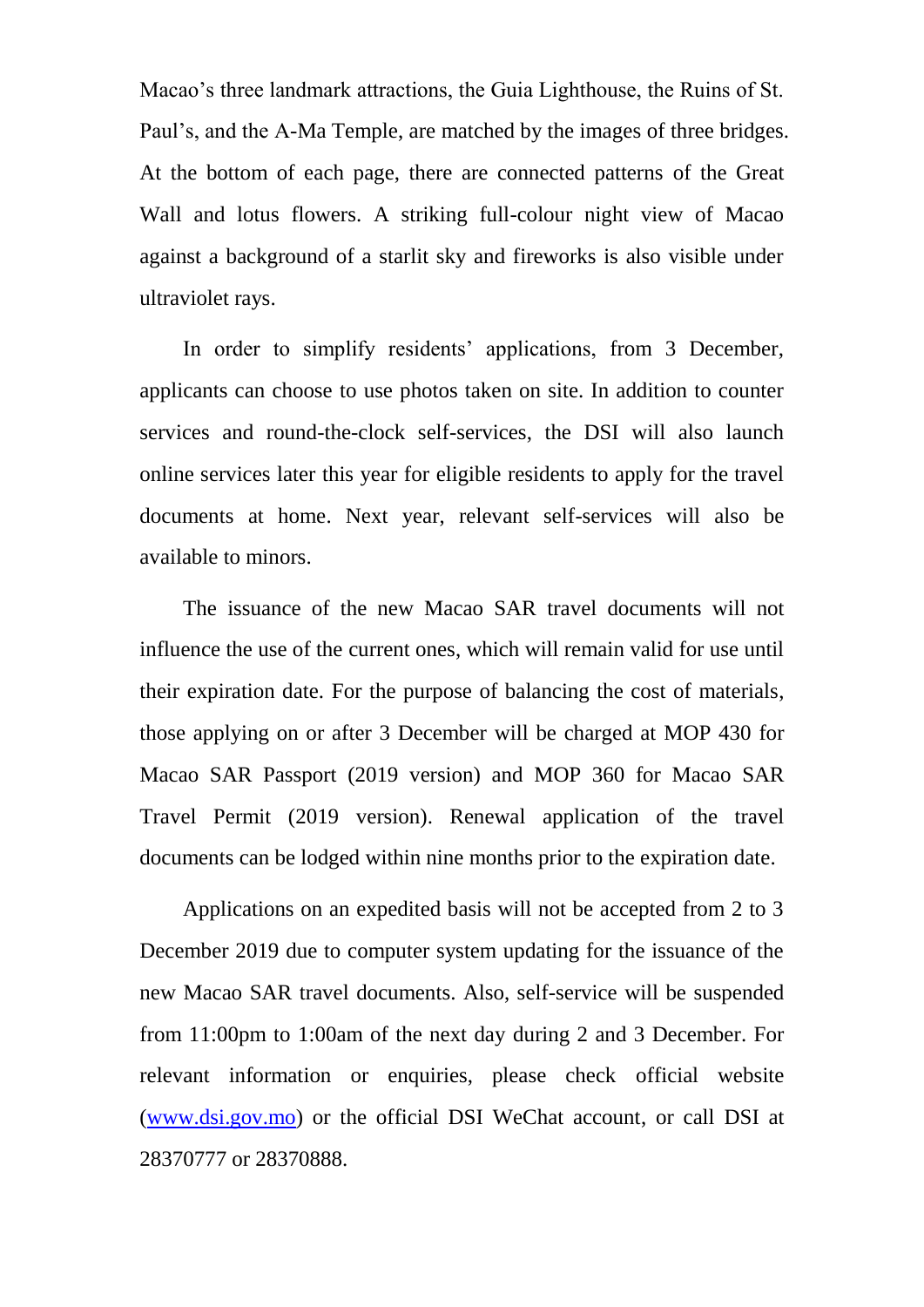

DSI Director Ao Ieong U is introducing the Macao SAR travel documents (2019 Version).



The new Macao SAR travel documents feature sophisticated anticounterfeiting technologies and delicate designs.